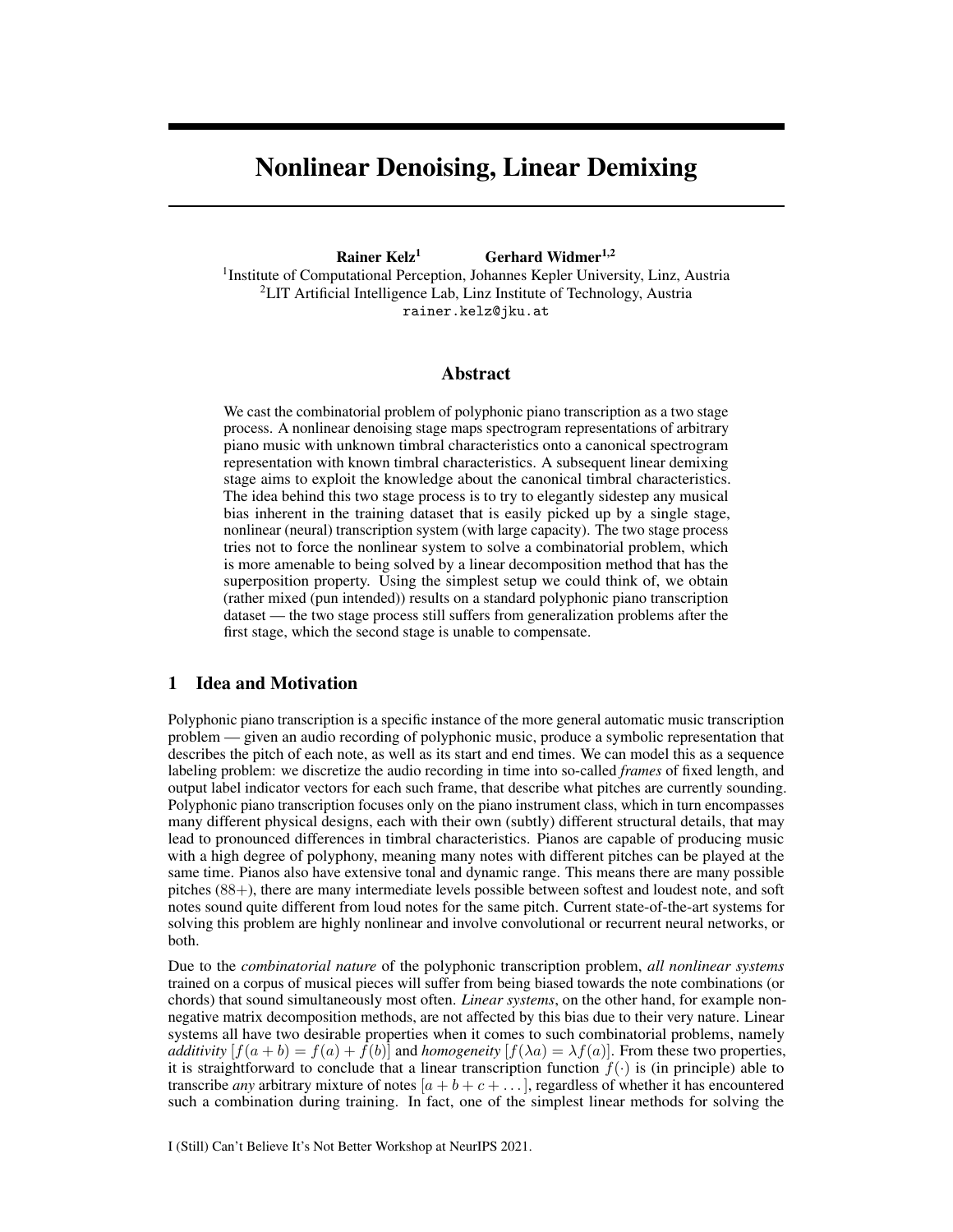polyphonic transcription problem is non-negative matrix decomposition, where the dictionary matrix is usually trained with spectrograms of individual notes only. In the following, subscripts  $\cdot_S$  or  $\cdot_T$ denote non-negative matrices or vectors from a source domain  $(S)$  or a target domain  $(T)$  respectively. The source domain refers to the original set of (different) piano models that make up the training and testing datasets for our system. The target domain refers to an altogether different piano model, with different (but known) spectral characteristics from all the others in the dataset. We will also call this the *canonical* representation in the following.<sup>[1](#page-1-0)</sup> Given a spectrogram  $V_S$  of a musical piece from an unseen piano, and a dictionary matrix  $D<sub>T</sub>$  derived from known piano sounds, we find a non-negative activity matrix  $\bf{A}$ , representing the activity of the different dictionary entries over time, by minimizing some notion of reconstruction error (cf. Equation [\(1\)](#page-1-1)).

<span id="page-1-2"></span><span id="page-1-1"></span>
$$
\hat{\mathbf{A}}_S = \underset{\mathbf{A}}{\arg\min} \|\mathbf{D}_T \mathbf{A} - \mathbf{V}_S\|, \mathbf{A}_{ij} \ge 0 \quad (1) \quad \hat{\mathbf{A}}_{T'} = \underset{\mathbf{A}}{\arg\min} \|\mathbf{D}_T \mathbf{A} - \mathbf{V}_{T'}\|, \mathbf{A}_{ij} \ge 0 \quad (2)
$$

The main shortcoming of linear systems that are applied to the polyphonic transcription problem is their small modeling capacity. The capacity is directly limited by the entries in the dictionary matrix  $D_T$ . In the simplest case,  $D_T$  consists of only one *spectral profile* for each individual note. If the spectral characteristics of the mixture of notes in the input spectrogram  $V<sub>S</sub>$  are too dissimilar from the spectral profiles in  $D_T$ , then the activity matrix A will be rather dense and contain many spurious entries — the opposite of a clean and sparse sequence labeling.

It would be very beneficial to know the dictionary  $\mathbf{D}_S$  that belongs to the piano that produced the source domain spectrogram  $V<sub>S</sub>$ . Unfortunately, in all but a select few cases it is unknown. The basic idea is now to train a "denoising autoencoder" or "domain transfer function"  $f_\theta : \mathcal{V}_S \to \mathcal{V}_T$ ,  $f_{\theta}(\mathbf{V}_S) = \mathbf{V}_{T}$ , on matching spectrogram pairs  $(\mathbf{V}_S, \mathbf{V}_T)$ . This way, a previously unseen input  $\mathbf{V}_S$ can be mapped onto a canonical, "denoised" version  $V_{T}$ , whose characteristics are better known and mostly contained in the matching dictionary  $D_T$ , which ought to lead to much better decomposition performance (cf. Equation [\(2\)](#page-1-2)).

Our initial expectation was that by setting the learning task up in this way, we *would not force the nonlinear parts* of the system to solve the combinatorial problem of polyphonic piano transcription on its own. The hope was that the network would focus only on implementing a "denoising" function, making it easier to apply a low capacity, linear decomposition method on the "denoised" or "domain transferred" inputs.

## 2 Realization and Experimental Setup

The denoising function  $f_{\theta}$  takes on the form of a UNet [\[8\]](#page-4-0)<sup>[2](#page-1-3)</sup>. The network is trained to minimize the mean squared reconstruction error on temporally aligned, matched pairs of spectrogram snippets  $(\mathbf{V}_S, \mathbf{V}_T)$ . All spectrogram snippets  $\mathbf{V}_S$  originate from 160 different classical piano pieces, played by 9 different (virtual) pianos, and are taken from the MAPS dataset [\[3\]](#page-4-1). The exact number of pieces in the two train / validation / test splits can be found in Figure [2b.](#page-2-0) For each  $V_s$ , the MIDI data that generated it is known, and was used to synthesize the corresponding, canonical spectrogram  $V_T$ . We did so by using an open source software sampler called Fluidsynth<sup>[3](#page-1-4)</sup> together with the soundfont "Fluid R3 GM"<sup>[4](#page-1-5)</sup>, where we selected the zeroth preset to render the audio. Each new audio recording was then converted into the spectrogram  $V_T$  with the exact same parameters used to compute the spectrogram from the source domain,  $V_S$ . We compute three different decompositions  $\mathbf{A}_{S|T|T'}$  for two different train/test splits of musical pieces, that have different attributes and overlap relationships (cf. Figure [2b\)](#page-2-0), and evaluate them against the groundtruth in the next section. All decompositions use the *same dictionary*  $D_T$ , obtained by computing the mean spectral profile of individual notes produced by the Fluidsynth preset.

One quantity of interest for polyphonic transcription systems is framewise F-measure. To compute it, we first need to obtain binary label indicators  $Y_{S|T|T'}$  from the decompositions  $\hat{A}_{S|T|T'}$ . The optimal detection threshold for each pitch is determined by concatenating all decompositions and

<span id="page-1-0"></span><sup>&</sup>lt;sup>1</sup>Please see Appendix E for visual comparisons between the domains.

<span id="page-1-3"></span> $2^2$ For details and different variants of the objective function that were tried, please see Appendix B

<span id="page-1-4"></span> $^3$ <www.fluidsynth.org>

<span id="page-1-5"></span> $^4$ <http://www.musescore.org/download/fluid-soundfont.tar.gz>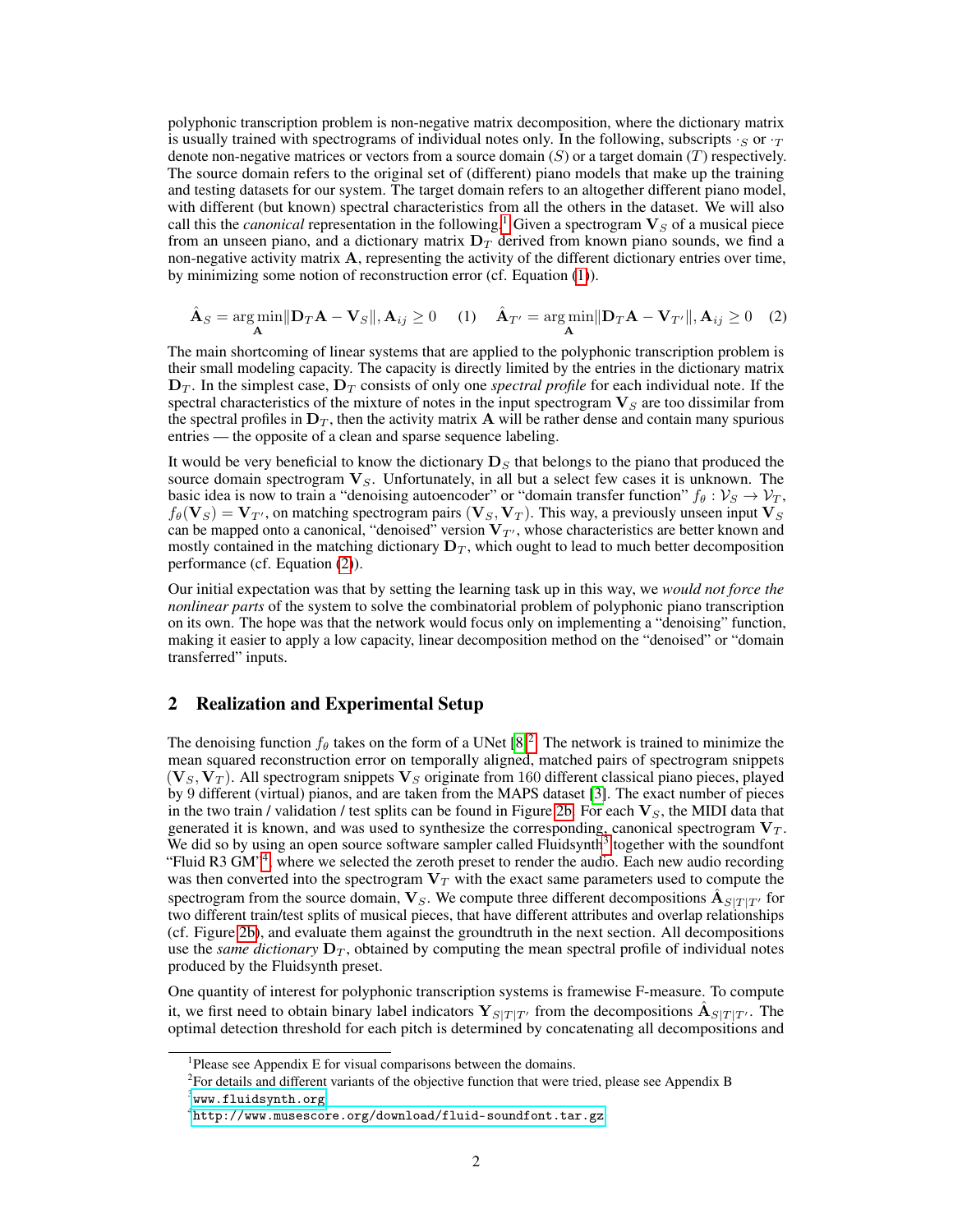<span id="page-2-2"></span>

<span id="page-2-3"></span>Figure 1: (a) shows the approximate distribution, (b) shows only the medians of F-Measures for the two different train / test splits called "All" and "No Overlap".

<span id="page-2-4"></span>

|       |              |            |          |                 |               |       |                 |                             | All                                      |              | No Overlap                                                            |
|-------|--------------|------------|----------|-----------------|---------------|-------|-----------------|-----------------------------|------------------------------------------|--------------|-----------------------------------------------------------------------|
|       |              | All        |          |                 | No Overlap    |       |                 |                             | VALID <sup>'</sup><br>TRAIN<br>180<br>30 | TRAIN<br>139 | VALID<br>107                                                          |
| Split |              | ${\cal P}$ | $\cal R$ | $\mathcal{F}_1$ | $\mathcal{P}$ | R     | $\mathcal{F}_1$ | Timbre                      | $\frac{60}{TEST}$                        |              | $\left(\begin{smallmatrix} 60 \ \text{TEST} \end{smallmatrix}\right)$ |
| Train | S            | 0.572      | 0.585    | 0.549           | 0.555         | 0.610 | 0.554           |                             |                                          |              |                                                                       |
|       | T            | 0.597      | 0.660    | 0.598           | 0.610         | 0.659 | 0.606           |                             | VALID<br>TRAIN<br>180<br>24<br>30        | TRAIN<br>139 | VALID<br>107<br>107                                                   |
|       | $T^{\prime}$ | 0.606      | 0.674    | 0.609           | 0.607         | 0.680 | 0.614           | Music                       | 17<br>50<br>37                           |              |                                                                       |
| Valid | S            | 0.563      | 0.557    | 0.536           | 0.605         | 0.526 | 0.531           |                             | 60                                       |              | $\left[\frac{60}{\text{TEST}}\right]$                                 |
|       | T            | 0.612      | 0.666    | 0.611           | 0.605         | 0.664 | 0.606           |                             | <b>TEST</b>                              |              |                                                                       |
|       | $T^\prime$   | 0.611      | 0.531    | 0.535           | 0.609         | 0.563 | 0.551           |                             | Train                                    | Valid        | Test                                                                  |
| Test  | S            | 0.412      | 0.559    | 0.458           | 0.387         | 0.578 | 0.448           | S                           |                                          |              | Ш                                                                     |
|       | T            | 0.592      | 0.663    | 0.596           | 0.594         | 0.657 | 0.595           | T                           |                                          |              | ПF                                                                    |
|       | $T^\prime$   | 0.416      | 0.649    | 0.489           | 0.403         | 0.651 | 0.478           | $T^{\prime}$                |                                          |              |                                                                       |
| .     |              | $\sim$     |          | $\sim$          |               | .     |                 | $\sim$ $\sim$ $\sim$ $\sim$ |                                          |              |                                                                       |

(a) Median performance measure values over individual pieces (b) Split Attributes and number of

<span id="page-2-0"></span>pieces per split

Figure 2: (a) shows the median, framewise precision, recall and F-measure values over individual pieces for all sets and all splits. (b) shows a sketch that tries to depict the different attributes of the different splits used. Set variants labeled S contain pieces with 9 different timbral characteristics (6) train, 1 valid, 2 test). Set variants labeled  $T$  contain exactly one, canonical, timbral characteristic, and set variants labeled  $T'$  contain exactly one, approximated, timbral characteristic.

groundtruths in the train and validation set, and finding the threshold that maximises framewise F-Measure between groundtruth and binary label indicators  ${\bf Y}_{S|T|T}$ . These binarization thresholds are then used to obtain the results for all sets. This means that the results for train and validation sets are (very close to) optimal, with respect to the dictionary  $D_T^5$  $D_T^5$ .

## 3 Related Work

In principle, any image-to-image translation method, such as [\[6\]](#page-4-2) can be used at the "denoising stage". Parts of the TimbreTron approach [\[5\]](#page-4-3) come to mind. Were it not for the arguably *very close* appearance of source and target domain spectrograms in our case, we might have opted for adversarial losses in the first place — this could very well turn out to be the missing ingredient, in order to make the two stage approach work. The linear decomposition stage that assumes knowledge of the dictionary D, could be made much more sophisticated as well, as in [\[2\]](#page-4-4) for example. We did go for the simplest possible version however, because it is sufficient to determine feasibility.

<span id="page-2-1"></span> $5$ Details can be found in Appendix C.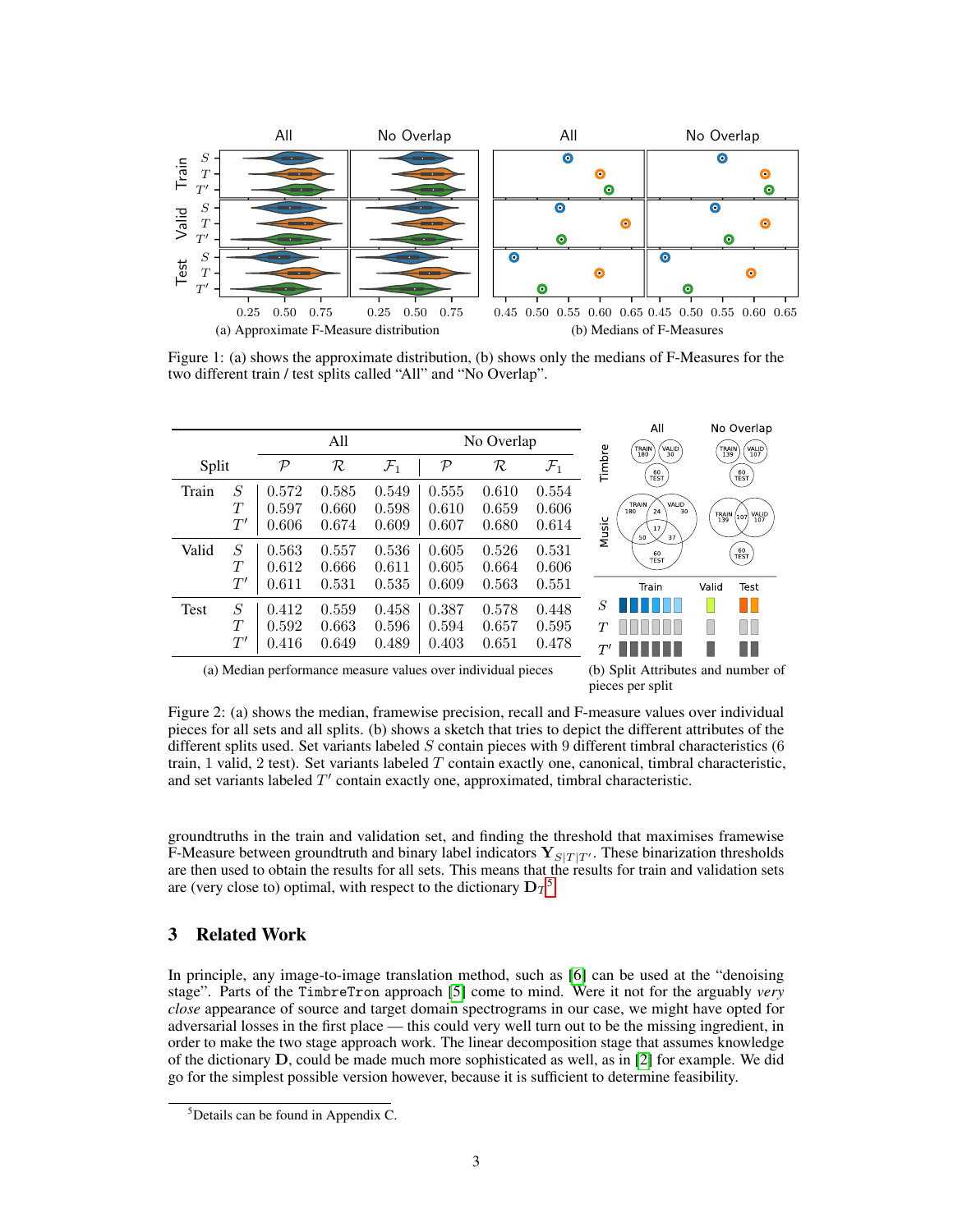<span id="page-3-1"></span>

<span id="page-3-2"></span>Figure 3: Approximate distributions for two domain transfer quality measurements, mean squared error and structural similarity, over three different train / valid / test sets from the two splits called "All" and "No Overlap".

## 4 Results

The results are shown in Figures [1a,](#page-2-2) [1b](#page-2-3) and [2a.](#page-2-4) There are two train/test splits that we call "All" and "No Overlap". The test set is the same for both splits, and it contains music played by unknown piano models, meaning the timbral characteristics are always different between train and test. The difference between the splits called "All" and "No Overlap" is that for "All" there is considerable *musical overlap* between the train and test sets, meaning that the same musical piece occurs also in the train set, albeit played by a different piano. Of the 60 pieces in the test set, the musical content for 50 pieces occurs *at least once* in the train set. The musical overlap between test and validation set is 37 pieces. A somewhat helpful sketch outlining these properties is provided in Figure [2b.](#page-2-0) For more details on the musical overlap in the "All" split, please see Appendix D. We chose these two splits in order to be able to gauge the extent of the musical bias that is picked up by the domain transfer function, and will return to this question later.

Figure [1a](#page-2-2) shows the distribution over F-Measures for individual pieces, and Figure [1b](#page-2-3) focuses only on the medians of these distributions for better visual comparison. We can observe that a mismatch between spectral profiles in the dictionary  $D_T$  and spectral characteristics in the spectrogram  $V_S$ leads to lower transcription performance in terms of F-Measure. For the train set, we can also observe that the application of the domain transfer function to all spectrograms  $V<sub>S</sub>$  in order to obtain all corresponding  $V_{T'}$  leads to improved performance, which is on par with or even *better*<sup>[6](#page-3-0)</sup> than decomposition results on  $V_T$ , where dictionary contents  $D_T$  and mixtures in the spectrogram match. Turning our attention to the test set, we notice the same gap between decomposition performance on  $V_S$  and  $V_T$ . Regrettably, after applying the domain transfer function, the decomposition performance on  $V_{T'}$  does not increase nearly as much as for the train set. The main question is now, what is the cause for this performance gap?

### 5 Discussion and Interpretation of Results

Due to the "All" train/test split having considerable musical overlap between train and test sets, which is *removed* in "No Overlap", we can claim the following: the learned domain transfer function *still does* pick up some musical bias from the train set, *but* musical bias can not fully explain the large performance gap between decomposing  $V_T$  and  $V_{T}$  on the test set. We attribute this gap to a failure of the domain transfer function to output spectrograms  $V_{T}$  that are sufficiently similar to  $V_T$  on *previously unseen* data.

Our first claim is supported by the small difference in median F-measure from "All" /  $T'$  (0.489) to "No Overlap" /  $T'$  (0.478). Even though neither the task definition nor the minimized objective function for the training of the domain transfer function *necessitated* to exploit any knowledge about the musical content of the pieces, the setup also did *not explicitly* try to prevent the learning process from picking up any musical bias.

<span id="page-3-0"></span><sup>&</sup>lt;sup>6</sup>We attribute this *increase* in performance from using  $V_T$  over  $V_T$  to some additional temporal smoothing by the UNet that implements the domain transfer function.